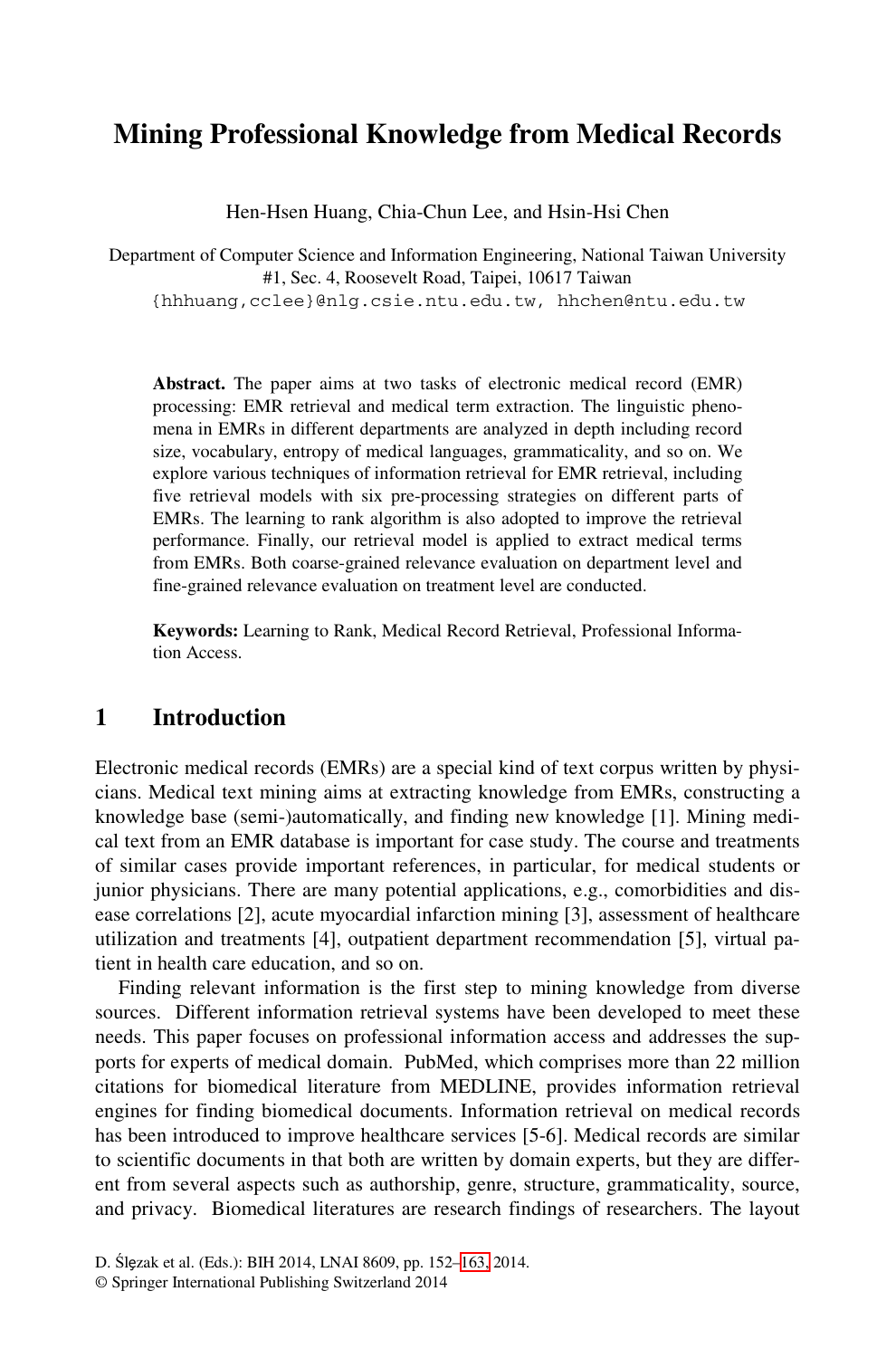of a scientific paper published in journals and conference proceedings are often composed of problem specification, solutions, experimental setup, results, discussion and conclusion. To gain more impacts, scientific literatures are often made available to the public. Grammatical correctness and readability are the basic requirements for publication.

In contrast, medical records are patients' treatments by physicians when patients visit hospitals. The basic layout consists of a chief complaint, a brief history, and a course and treatment. From the ethical and legal aspects, medical records are privacysensitive. Release of medical records is restricted by government laws. Medical records are frequently below par in grammaticality. That is not a problem for the understanding by physicians, but is an issue for retrieval.

How to retrieve relevant EMRs effectively and efficiently is an essential research topic. TREC 2011 [7] and 2012 [8] Medical Records track provides test collections for patient retrieval based on a set of clinical criteria. Several approaches such as concept-based [9], query expansion [10], and knowledge-based [11] have been proposed to improve the retrieval performance. In this paper, we investigate medical record retrieval on an NTUH dataset provided by National Taiwan University Hospital. Given a chief complaint and/or a brief history, we would like to find the related EMRs, and propose examination, medicine and surgery that may be performed for the input case. Both basic IR models and learning to rank models are explored and discussed.

The structure of this paper is organized as follows. The characteristics of the domain-specific dataset are addressed and analyzed in Section 2. The basic retrieval models and the learning to rank approach are explored in Section 3. Section 4 describes the medical term extraction model and the finer-grained relevance evaluation on course and treatment level. Finally, Section 5 concludes the remarks.

### **2 An Electronic Medical Record Dataset**

The experimental materials come from National Taiwan University Hospital (NTUH). There are 113,625 EMRs in the NTUH dataset. Each EMR is composed of three major parts – say, a chief complaint, a brief history, and a course and treatment. A chief complaint is a short statement specifying the purpose of a patient's visit and the patient's physical discomfort, e.g., Epigastralgia for 10 days, Tarry stool twice since last night, and so on. It describes the symptoms found by the patient and the duration of these symptoms. A brief history summarizes the personal information, the physical conditions, and the past medical treatment of the patient. A course and treatment describes the treatment processes and the treatment outcomes in detail, where medication administration, inspection, and surgery are recorded.

There are 113,625 EMRs in the NTUH experimental dataset after those records consisting of scheduled cases, empty complaints, complaints written in Chinese, and treatments without mentioning any examination, medicine, and surgery are removed. Table 1 lists mean  $(\mu)$  and standard deviation  $(\sigma)$  of chief complaint (CC), brief history (BH), course and treatment (CT), and EMR in terms of the number of words used in the corresponding part. Here a word is defined to be a character string separated by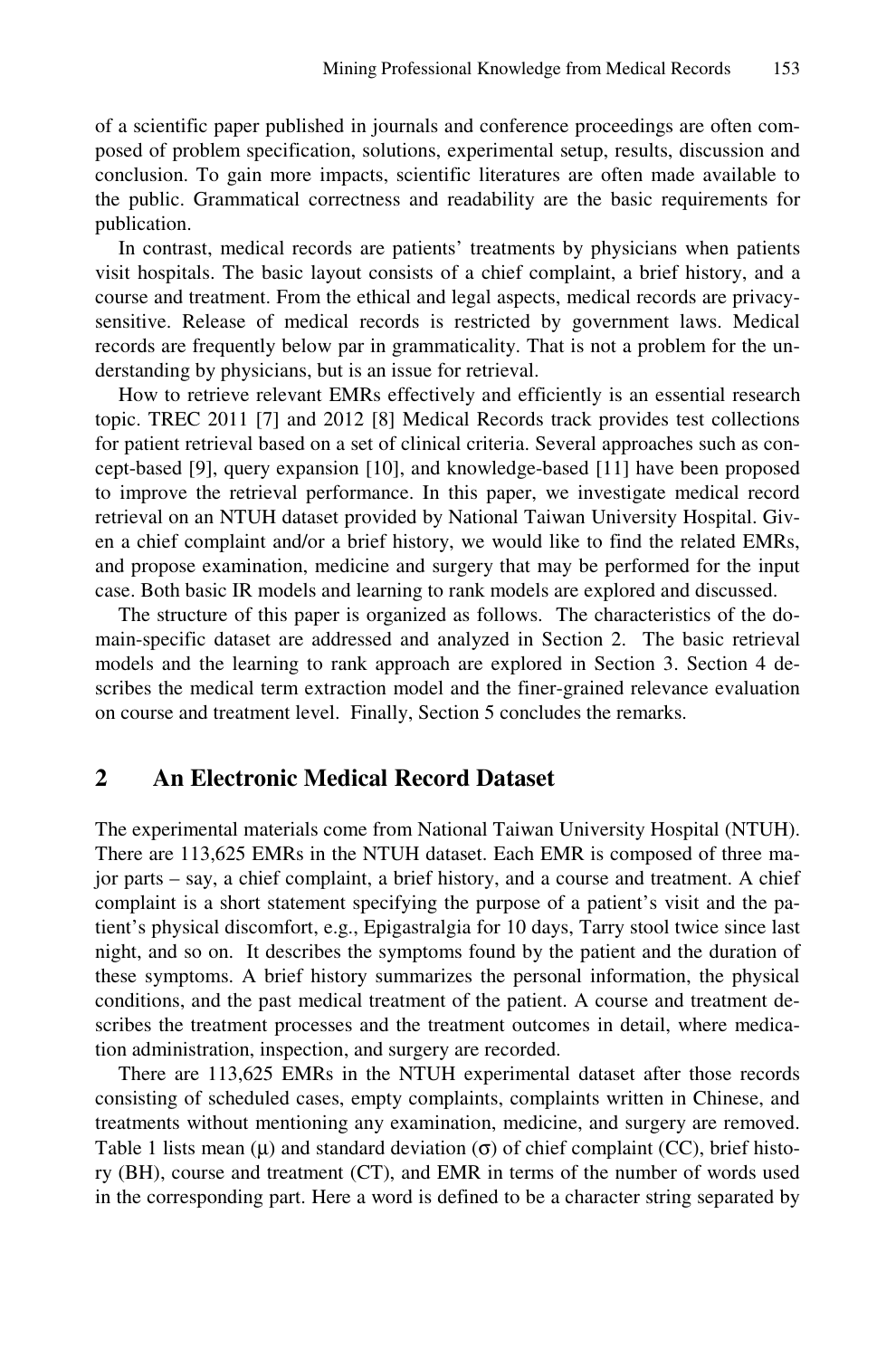spaces. The patient and the physician names are removed from the dataset for the privacy issues. In general, the brief history is the longest, while the chief complaint is the shortest.

The 113,625 EMRs are categorized into 14 departments based on patients' visits. The statistics is illustrated in Table 2. Departments of Internal Medicine and Surgery have the first and the second largest amount of data, while Departments of Dental and Dermatology have the smallest amount. From the linguistic point of view, we also investigate the vocabulary size and entropy of the medical language overall for the dataset and individually for each department. Table 3 summarizes the statistics. Compared with the word entropy for general English, the entropy of the medical language used in NTUH dataset is 11.15 bits per word, a little smaller than Shannon entropy (i.e., 11.82 bits per word) [12] and larger than Grignetti entropy (i.e., 9.8 bits per word) [13]. Departments related to definite parts of body, e.g., dental, ear, nose & throat, ophthalmology and orthopedics, have lower entropy. Comparatively, departments related to generic parts have larger entropy. In particular, Department of Ophthalmology has the lowest entropy, while Department of Internal Medicine has the largest entropy.

Medical records are frequently below par in grammaticality. Spelling errors are very common in this dataset. Some common erroneous words and their correct forms enclosed in parentheses are listed below for reference: histropy (history), ag (ago/age), withour (without), denid (denied), and recieved (received). Some words are ambiguous in the erroneous form, e.g., "ag" can be interpreted as "ago" or "age" depending on its context. Besides grammatical problems, shorthand notation or abbreviation occurs very often. For example, "opd" is an abbreviation of "outpatient department" and "yrs" is a shorthand notation of "years-old". Furthermore, physicians tend to mix English and Chinese in the NTUH dataset. That makes medical record retrieval more challenging.

| component                 | mean $(u)$ | standard deviation $(\sigma)$ |
|---------------------------|------------|-------------------------------|
| chief complaint (CC)      | 7.88       | 3.75                          |
| brief history (BH)        | 233.46     | 163.69                        |
| course and treatment (CT) | 110.28     | 145.04                        |
| EMR.                      | 351.62     | 248.51                        |

**Table 1.** Mean and Standard Deviation of NTUH EMRs in Words

**Table 2.** Distribution of the NTUH EMRs w.r.t. Department Type

| Dental     | 1.253  | Dermatology    | 1.258 | Ear, Nose & Throat | 7,680 |
|------------|--------|----------------|-------|--------------------|-------|
| Internal   | 34,396 | Neurology      | 2,739 | <b>Obstetrics</b>  | 5,679 |
| Medicine   |        |                |       | & Gynecology       |       |
| Oncology   | 4.226  | Ophthalmology  | 3.400 | Orthopedics        | 8.814 |
| Pediatrics | 11.468 | Rehabilitation | 1.935 | Psychiatry         | 1,656 |
| Surgery    | 23,303 | Urology        | 5,818 |                    |       |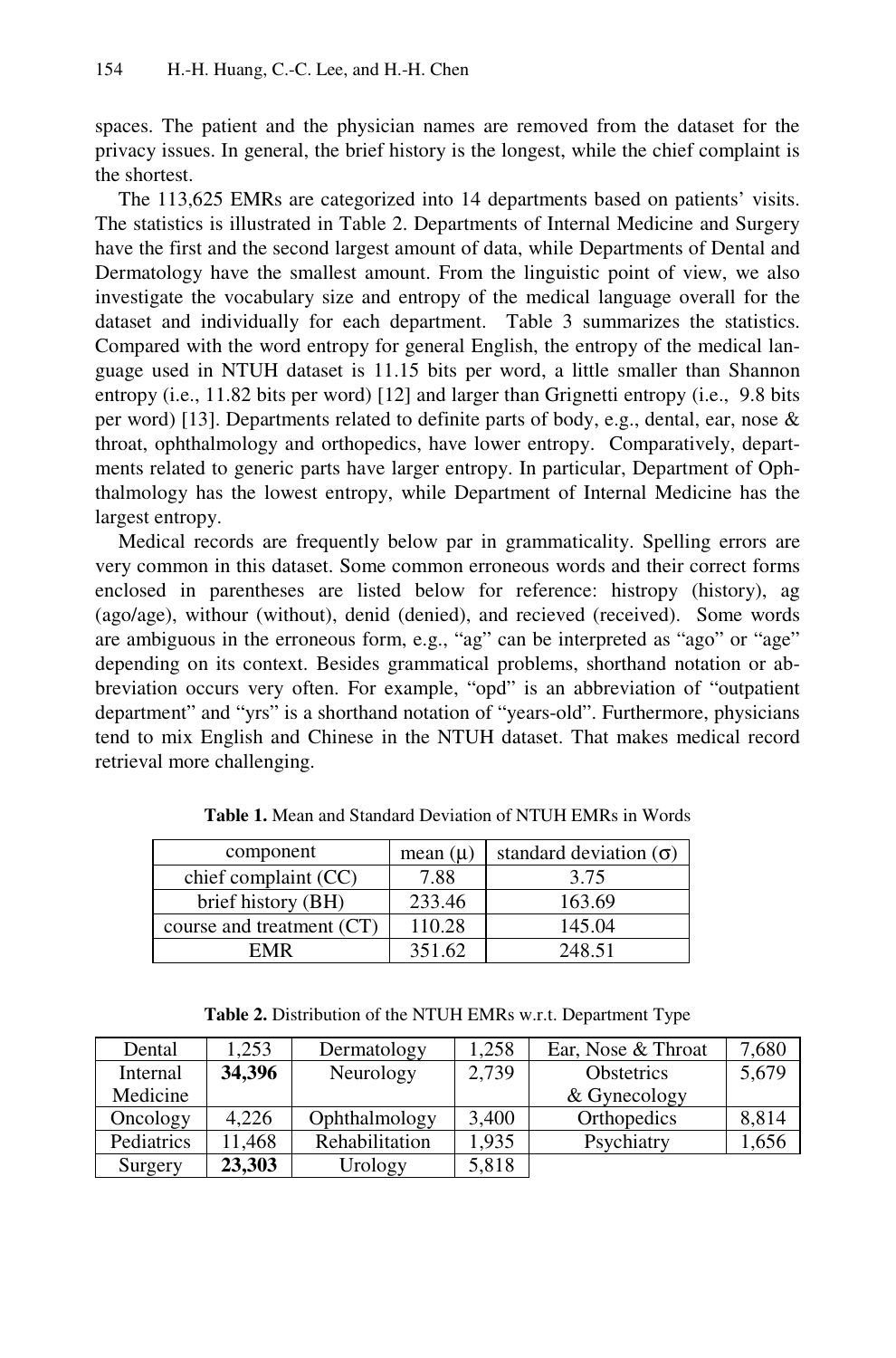| Vocabulary        | Entropy    | Vocabulary    | Entropy        | Vocabulary              | Entropy            |
|-------------------|------------|---------------|----------------|-------------------------|--------------------|
| <b>Size</b>       |            | Size          |                | <b>Size</b>             |                    |
|                   | Dental     |               | Dermatology    |                         | Ear, Nose & Throat |
| 15,036            | 9.74       | 26,914        | 10.32          | 48,452                  | 9.88               |
| Internal Medicine |            | Neurology     |                | Obstetrics & Gynecology |                    |
| 415,279           | 11.06      | 55,301        | 10.62          | 65,760                  | 10.46              |
| Oncology          |            | Ophthalmology |                | Orthopedics             |                    |
| 101,361           | 10.81      | 27,765        | 9.70           | 47,082                  | 9.79               |
|                   | Pediatrics |               | Rehabilitation |                         | Psychiatry         |
| 175,555           | 10.86      | 51,328        | 10.50          | 67,390                  | 10.64              |
|                   | Surgery    |               | Urology        |                         | Overall            |
| 203,677           | 10.76      | 53.853        | 10.25          | 786,666                 | 11.15              |

**Table 3.** Vocabulary Size and Entropy of the Medical Language w.r.t. Department Type

## **3 EMR Retrieval**

Given a chief complaint and/or a brief history, physicians plan to retrieve the similar cases from the historical EMRs and reference to the possible course and treatments. Chief complaints and/or brief histories in the historical EMRs can be regarded as queries. Section 3.1 describes the basic models and Section 3.2 shows the experimental results. Section 3.3 introduces learning to rank [14] to EMR retrieval. Section 3.4 shows the results and compares them with the basic IR models.

## **3.1 Basic Models for EMR Retrieval**

Words may be stemmed and stop words may be removed before indexing. Spelling checker is introduced to deal with spelling errors and typos. Besides words, medical terms are also recognized as indices. Different IR models can be explored on different parts of EMRs. In the empirical study, Lemur Toolkit is adopted and five retrieval models including TF-IDF, Okapi, KL-divergence, cosine similarity, and indri are experimented.

## **3.2 Results of the Basic Retrieval Models**

In the experiments, 10-fold cross validation is adopted. Given a chief complaint, the output is the retrieved top-n EMRs. We aim to evaluate the quality of the returned n EMRs. There is no ground truth or relevance judgments available, surrogate relevance judgments are therefore used. Recall that each medical record belongs to a department. Let the input chief complaint belong to department  $d$ , and the departments of the top-n retrieved medical records be  $d_1, d_2, ..., d_n$ . Here, we postulate that medical record  $i$  is relevant to the input chief complaint, if  $d_i$  of medical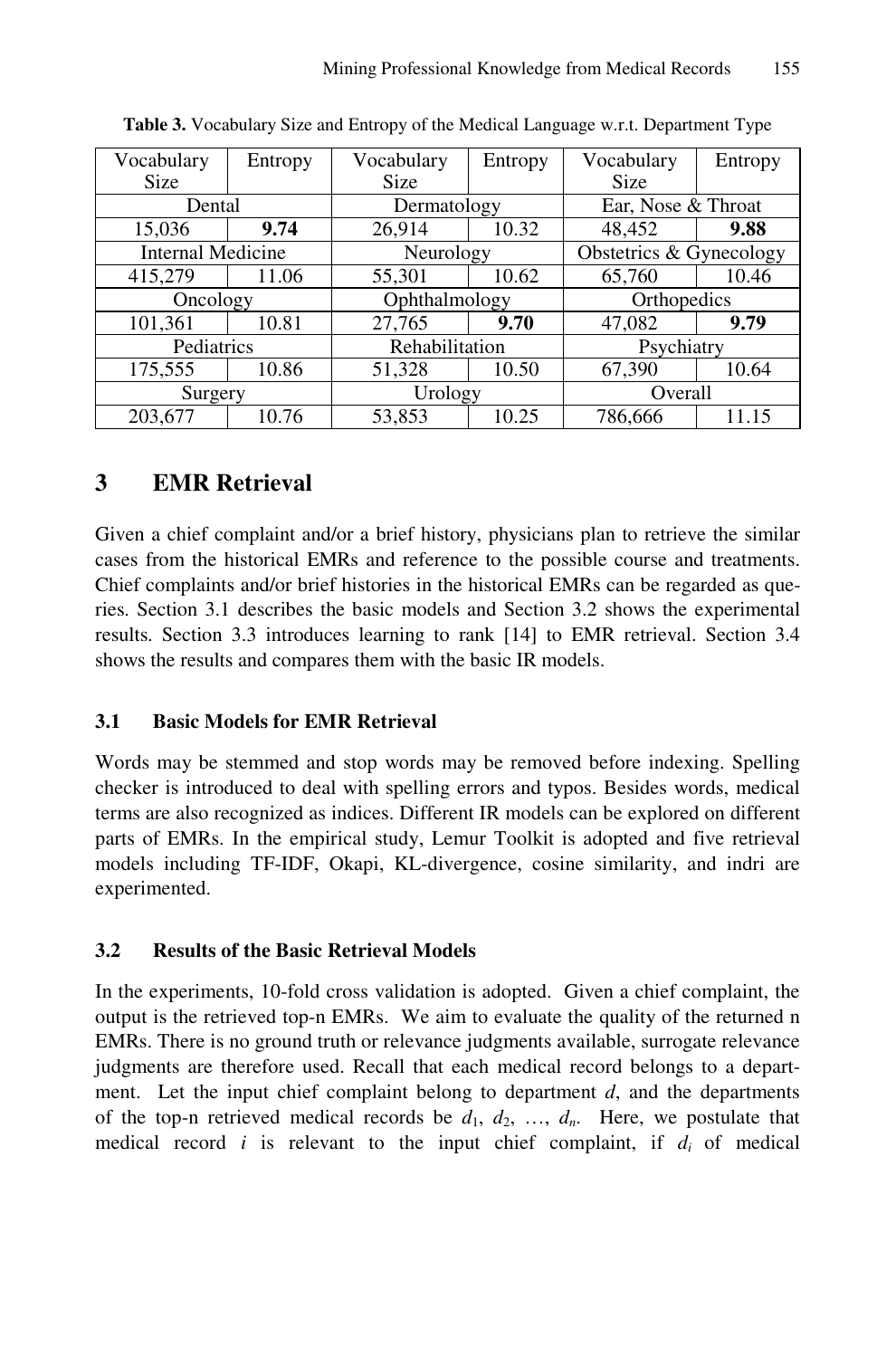record *i* is equal to *d*. In this way, we can compute precision@k, mean average precision (MAP), and nDCG as traditional IR.

Five retrieval models with six strategies (S1)-(S6) defined as follows are explored.

- S1: using chief complaints
- S2: S1 with stop word removal
- S3: S1 with porter stemming
- S4: S1 with both stop word removal and porter stemming
- S5: using chief complaints and the first two sentences in brief histories
- S6: S5 with porter stemming

For strategies S5 and S6, we extract gender (male/female), age (0-15, 16-45, 46-60, 61+), and other information from brief history besides chief complaints.

Top 5 and Top 10 EMRs are retrieved and compared. Table 4 shows the experimental results. Overall, the performance tendency is Okapi  $>$  TF-IDF  $>$  cosine  $>$  KL  $>$ indri no matter which strategies are used. Removing stop words tend to decrease the performance. Using porter stemming is useful when chief complaints are employed only. Introducing brief histories decreases the performance. The Okapi retrieval model with strategy S3 performs the best. In fact, Okapi+S3 is not significantly better than Okapi+S1, but both are significantly better than Okapi with other strategies (p value <0.0001) on MAP and nDCG. When S3 is adopted, Okapi is significantly better than the other models.

We further evaluate the retrieval models with precision@k shown in Table 5. The five retrieval models at the setting  $k=1$  are significantly better than those at  $k=3$  and k=5. Most of the precision@k are larger than 0.7 at k=1. It means the first medical record retrieved is often relevant. Okapi with strategy S3 is still the best under precision@k. Moreover, we examine the effects of the parameter n in the medical record retrieval. Only the best two retrieval models in the above experiments, i.e., TF-IDF and Okapi with strategy S3, are shown in Fig 1. We can find MAP decreases when n becomes larger in both models. It means noise is introduced when more medical records are reported. The Okapi+S3 model is better than the TF-IDF+S3 model in all the settings.

Table 6 further shows the retrieval performance in terms of MAP, nDCG and precision@k with respect to department type. Note four departments have entropy less than 10 shown in Table 3, i.e., Departments of Dental, Ear, Nose & Throat, Ophthalmology, and Orthopedics. The performances of query accesses to medical records in these departments are more than 0.8200 in all the metrics. In particular, the retrieval performances for Department of Ophthalmology are even more than 0.9155. Comparatively, Department of Internal Medicine, which has the largest entropy, achieves the average performance. Department of Oncology gets the worst retrieval performance because tumor may occur in different organs. The precision@1 to access medical records in this department is only 0.3685, which is the worst of all.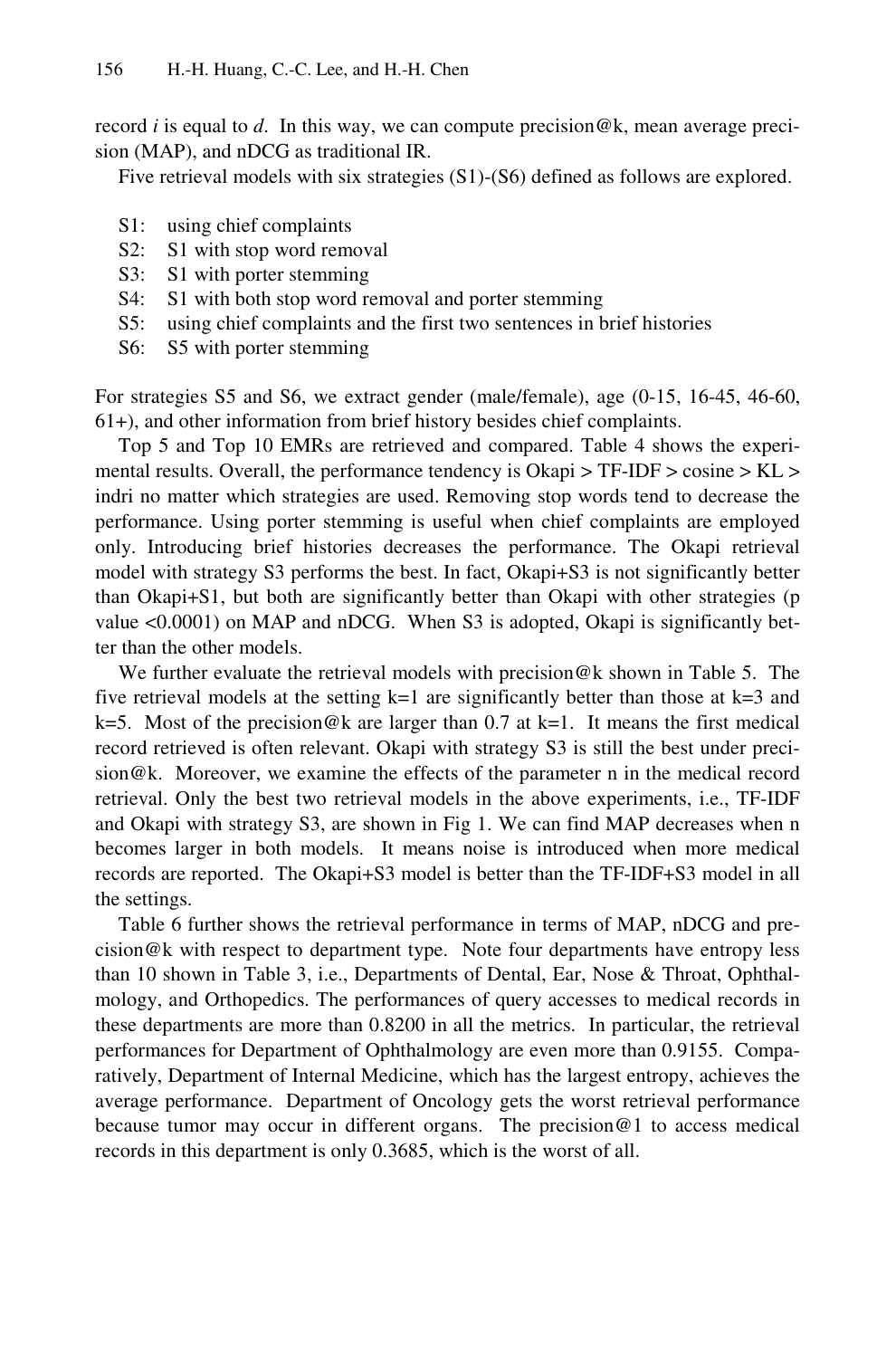| Model  | Metric     | S <sub>1</sub> | S <sub>2</sub> | S <sub>3</sub> | S <sub>4</sub> | S <sub>5</sub> | S <sub>6</sub> |  |  |
|--------|------------|----------------|----------------|----------------|----------------|----------------|----------------|--|--|
| Top 5  |            |                |                |                |                |                |                |  |  |
|        | <b>MAP</b> | 0.6858         | 0.6776         | 0.6860         | 0.6780         | 0.6700         | 0.6685         |  |  |
| TF-IDF | nDCG       | 0.7529         | 0.7456         | 0.7535         | 0.7461         | 0.7385         | 0.7370         |  |  |
|        | <b>MAP</b> | 0.6954         | 0.6871         | 0.6965         | 0.6875         | 0.6800         | 0.6774         |  |  |
| Okapi  | nDCG       | 0.7622         | 0.7545         | 0.7626         | 0.7551         | 0.7489         | 0.7469         |  |  |
| KL     | <b>MAP</b> | 0.6715         | 0.6634         | 0.6692         | 0.6612         | 0.6691         | 0.6654         |  |  |
|        | nDCG       | 0.7396         | 0.7316         | 0.7385         | 0.7305         | 0.7380         | 0.7350         |  |  |
|        | <b>MAP</b> | 0.6857         | 0.6818         | 0.6868         | 0.6827         | 0.6521         | 0.6503         |  |  |
| cosine | nDCG       | 0.7520         | 0.7485         | 0.7534         | 0.7488         | 0.7217         | 0.7203         |  |  |
|        | <b>MAP</b> | 0.6638         | 0.6582         | 0.6604         | 0.6558         | 0.6557         | 0.6527         |  |  |
| indri  | nDCG       | 0.7328         | 0.7274         | 0.7305         | 0.7264         | 0.7251         | 0.7220         |  |  |
|        |            |                |                |                |                |                |                |  |  |
|        |            | S1             | S <sub>2</sub> | S <sub>3</sub> | S4             | S5             | S6             |  |  |
|        |            |                | Top 10         |                |                |                |                |  |  |
|        | <b>MAP</b> | 0.6651         | 0.6584         | 0.6660         | 0.6590         | 0.6502         | 0.6487         |  |  |
| TF-IDF | nDCG       | 0.7481         | 0.7420         | 0.7486         | 0.7422         | 0.7348         | 0.7330         |  |  |
|        | <b>MAP</b> | 0.6734         | 0.6672         | 0.6749         | 0.6678         | 0.6588         | 0.6566         |  |  |
| Okapi  | nDCG       | 0.7559         | 0.7498         | 0.7564         | 0.7498         | 0.7427         | 0.7404         |  |  |
|        | <b>MAP</b> | 0.6517         | 0.6444         | 0.6499         | 0.6430         | 0.6489         | 0.6465         |  |  |
| KL     | nDCG       | 0.7362         | 0.7297         | 0.7352         | 0.7285         | 0.7329         | 0.7307         |  |  |
|        | <b>MAP</b> | 0.6648         | 0.6611         | 0.6660         | 0.6622         | 0.6340         | 0.6331         |  |  |
| cosine | nDCG       | 0.7473         | 0.7437         | 0.7481         | 0.7447         | 0.7186         | 0.7181         |  |  |
| indri  | <b>MAP</b> | 0.6446         | 0.6395         | 0.6422         | 0.6380         | 0.6365         | 0.6339         |  |  |

**Table 4.** MAP and nDCG of Basic Retrieval Models with Different Strategies

**Table 5.** precision@k of Retrieval Models on the Department Level with Different Strategies

| Model         | Precision<br>@k | S <sub>1</sub> | S <sub>2</sub> | S <sub>3</sub> | S <sub>4</sub> | S <sub>5</sub> | S6     |
|---------------|-----------------|----------------|----------------|----------------|----------------|----------------|--------|
| <b>TF-IDF</b> |                 | 0.7185         | 0.7103         | 0.7188         | 0.7105         | 0.7031         | 0.7013 |
| Okapi         |                 | 0.7280         | 0.7197         | 0.7293         | 0.7203         | 0.7136         | 0.7109 |
| KL            | $k=1$           | 0.7041         | 0.6958         | 0.7020         | 0.6933         | 0.7021         | 0.6984 |
| cosine        |                 | 0.7184         | 0.7138         | 0.7193         | 0.7149         | 0.6857         | 0.6827 |
| indri         |                 | 0.6960         | 0.6907         | 0.6926         | 0.6879         | 0.6880         | 0.6857 |
| <b>TF-IDF</b> |                 | 0.6259         | 0.6196         | 0.6269         | 0.6204         | 0.6132         | 0.6117 |
| Okapi         |                 | 0.6371         | 0.6316         | 0.6384         | 0.6326         | 0.6238         | 0.6231 |
| KL            | $k=3$           | 0.6073         | 0.5997         | 0.6055         | 0.5988         | 0.6120         | 0.6105 |
| cosine        |                 | 0.6273         | 0.6236         | 0.6279         | 0.6245         | 0.5983         | 0.5970 |
| indri         |                 | 0.5986         | 0.5947         | 0.5967         | 0.5935         | 0.5986         | 0.5973 |
| <b>TF-IDF</b> |                 | 0.5963         | 0.5911         | 0.5980         | 0.5928         | 0.5863         | 0.586  |
| Okapi         |                 | 0.6072         | 0.6034         | 0.6099         | 0.6050         | 0.5973         | 0.5965 |
| KL            | $k=5$           | 0.5775         | 0.5719         | 0.5770         | 0.5725         | 0.5842         | 0.5838 |
| cosine        |                 | 0.5972         | 0.5933         | 0.5984         | 0.5951         | 0.5741         | 0.5741 |
| indri         |                 | 0.5698         | 0.5670         | 0.5691         | 0.5676         | 0.5713         | 0.5702 |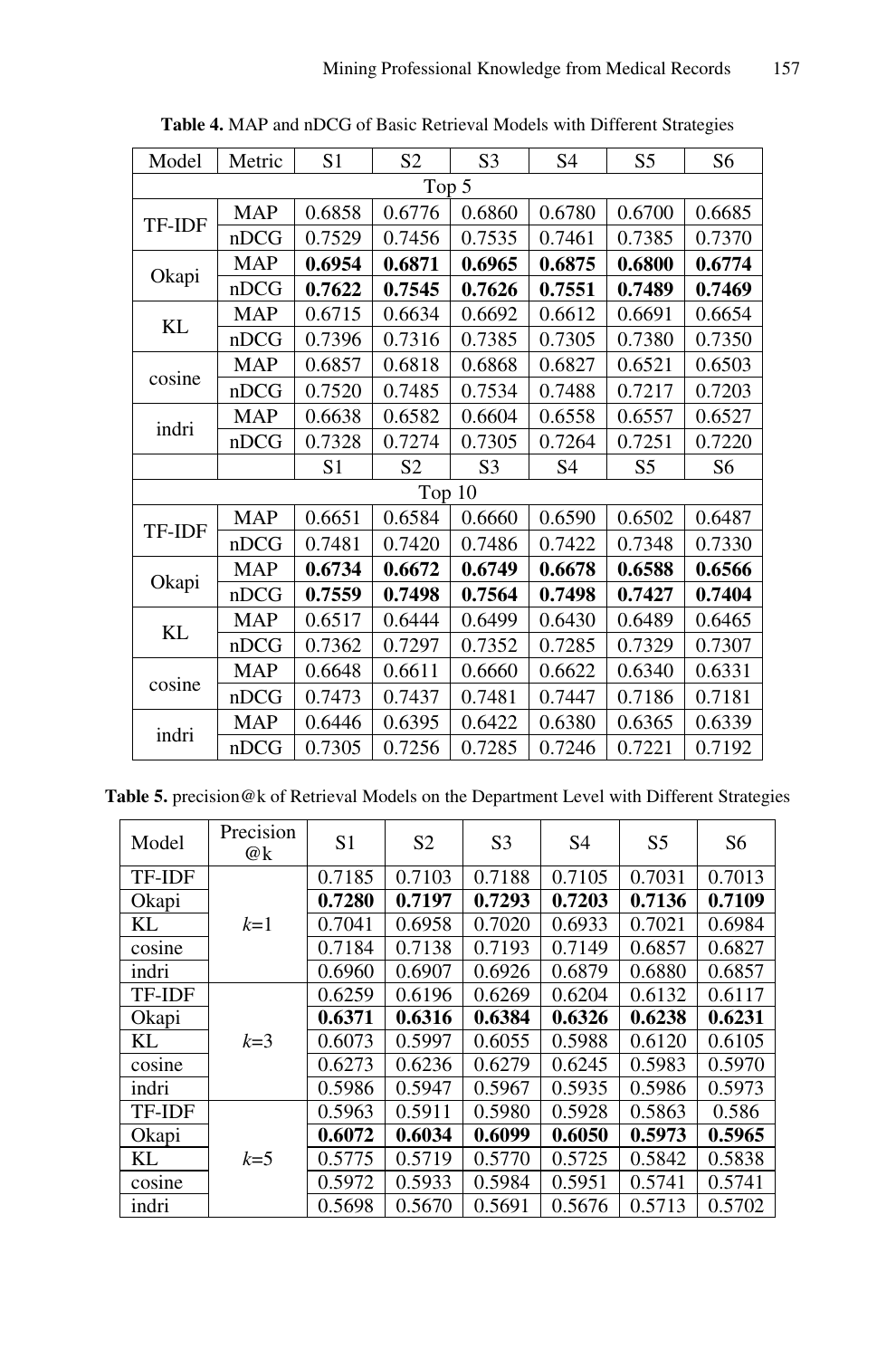

**Fig. 1.** MAPs of TF-IDF and Okapi under Different *n*'s

**Table 6.** Retrieval Performance w.r.t. Department Type Using Okapi Retrieval Model and Strategy S3

|                         | <b>MAP</b> | nDCG   | <b>MAP</b> | nDCG   | precision |
|-------------------------|------------|--------|------------|--------|-----------|
| Department              | @5         | @5     | @10        | @10    | @1        |
| Dental                  | 0.8545     | 0.8825 | 0.8295     | 0.8744 | 0.8755    |
| Dermatology             | 0.6531     | 0.7083 | 0.6263     | 0.7003 | 0.6901    |
| Ear, Nose & Throat      | 0.8443     | 0.8770 | 0.8282     | 0.8715 | 0.8640    |
| Internal Medicine       | 0.7001     | 0.7867 | 0.6695     | 0.7688 | 0.7381    |
| Neurology               | 0.4843     | 0.5762 | 0.4612     | 0.5731 | 0.5232    |
| Obstetrics & Gynecology | 0.7779     | 0.8121 | 0.7635     | 0.8100 | 0.8000    |
| Oncology                | 0.3233     | 0.3847 | 0.3236     | 0.4185 | 0.3685    |
| Ophthalmology           | 0.9265     | 0.9419 | 0.9155     | 0.9371 | 0.9377    |
| Orthopedics             | 0.8518     | 0.8888 | 0.8326     | 0.8802 | 0.8736    |
| Pediatrics              | 0.6667     | 0.7278 | 0.6509     | 0.7290 | 0.6977    |
| Rehabilitation          | 0.6088     | 0.6772 | 0.5921     | 0.6771 | 0.6390    |
| Psychiatry              | 0.8323     | 0.8631 | 0.8183     | 0.8608 | 0.8487    |
| Surgery                 | 0.6120     | 0.6971 | 0.5889     | 0.6943 | 0.6535    |
| Urology                 | 0.7651     | 0.8035 | 0.7494     | 0.8037 | 0.7873    |

#### **3.3 Ranking Models for EMR Retrieval**

In addition to the fundamental retrieval models, we adopt the learning to ranking model to retrieve the EMRs. Assume a training set is composed of *N* medical records. Each medical record is regarded as a query. For each query  $q_i$ , we retrieval top 200 medical records,  $m_1$ ,  $m_2$ , ...,  $m_{200}$ , with an IR model. Then, we extract features between  $q_i$  and  $m_1$ ,  $q_i$  and  $m_2$ , ...,  $q_i$  and  $m_{200}$ . SVM rank along with these features is employed to learn a ranking model. We will use it to re-rank the initial retrieval results.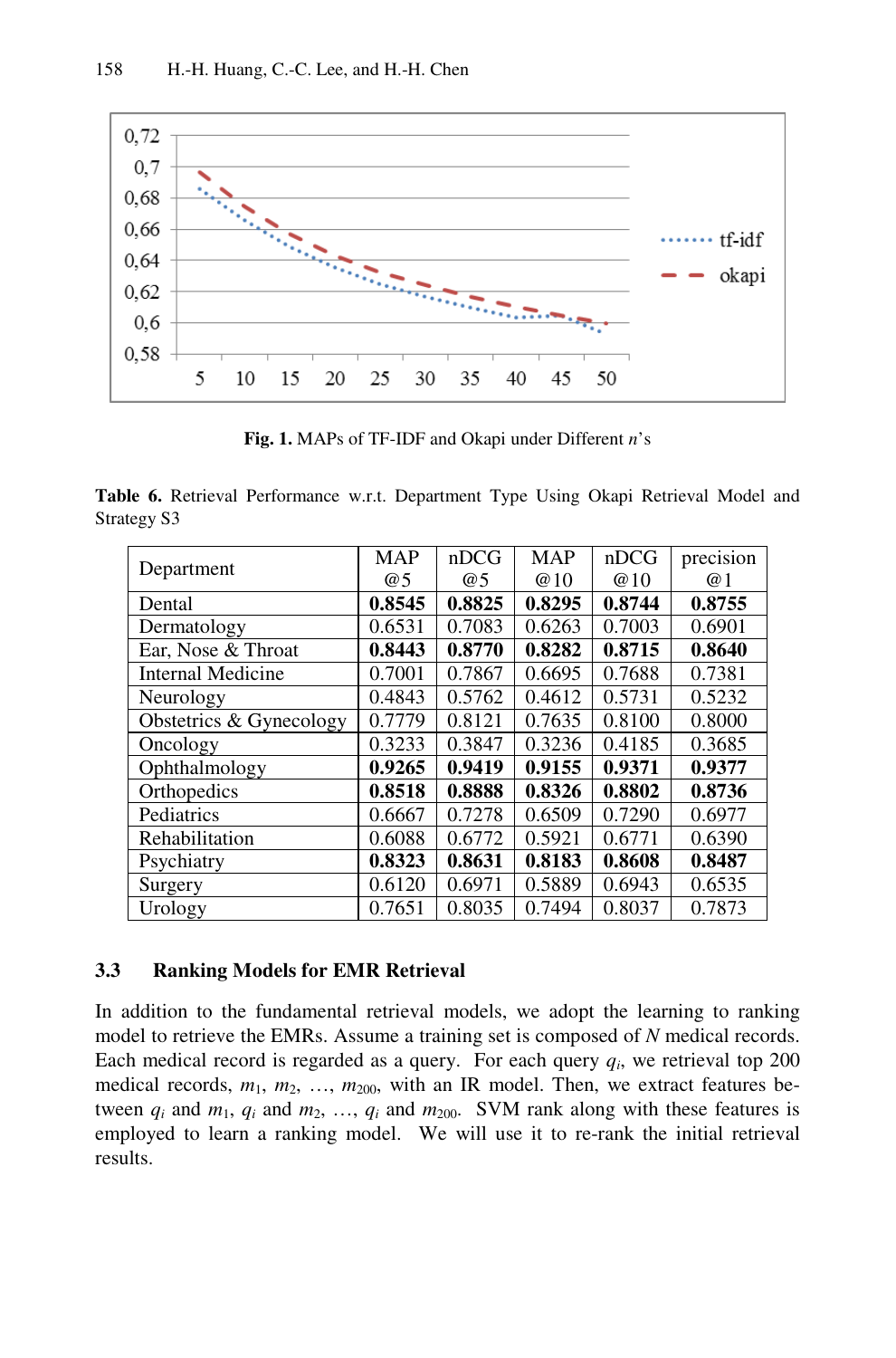| Model         | Metric     | <b>BOW</b>       | MТ               | <b>SYMP</b>      |
|---------------|------------|------------------|------------------|------------------|
| <b>TF-IDF</b> | <b>MAP</b> | 0.6989           | 0.6997           | 0.7013           |
|               | nDCG       | 0.7620           | 0.7628           | 0.7640           |
|               | <b>MAP</b> | $\dagger$ 0.6957 | $\dagger 0.6964$ | $*0.6992$        |
| Okapi         | nDCG       | $\dagger$ 0.7593 | $\dagger$ 0.7597 | $*0.7618$        |
| KL.           | <b>MAP</b> | 0.6970           | $\dagger$ 0.6968 | $\dagger$ 0.6977 |
|               | nDCG       | $\dagger$ 0.7595 | $\dagger$ 0.7592 | $\dagger 0.7604$ |
|               | <b>MAP</b> | $\dagger$ 0.6939 | $\dagger$ 0.6933 | $*0.6968$        |
| cosine        | nDCG       | $\dagger$ 0.7571 | $\dagger$ 0.7565 | $\dagger*0.7597$ |
| indri         | <b>MAP</b> | $\dagger$ 0.6875 | $\dagger$ 0.6935 | $\dagger*0.6954$ |
|               | nDCG       | $\dagger 0.7516$ | $\dagger$ 0.7567 | $+*0.7585$       |

**Table 7.** Performance of Learn-to-Rank EMR Models

In the experiments shown in Section 3.2, the methodology of bag-of-words is adopted. Here we explore two more feature sets: medical terms and symptoms. The medical terms such as examination, medicine, and surgery are extracted from the course and treatment of the retrieved medical records. We describe the details of medical term extraction in Section 4.1.

Physicians often use some fixed patterns to describe symptoms. The following shows some examples for the JJ+NN+NN pattern: left breast pain, congenital heart disease, and bilateral neck mass. We formulate 20 common patterns as follows manually to capture symptoms: (1) JJ NN (and) NN NN, (2) JJ NN NN, (3) JJ (of) NN, (4) VBD NN, (5) NN NN (and) NN, (6) NN (and) NN, (7) JJ VBG NN, (8) VBG NN, (9) JJ NN (and) VBG, (10) NN (of) NN, (11) JJ NN, (12) JJ FW, (13) JJ VBG (and) VBG, (14) VBG (with) NN, (15) NN NN, (16) JJ VBG, (17) JJ JJ NN, (18) NN (with) VBG, (19) NN VBG, (20) NN. The longest-first strategy is adopted.

#### **3.4 Results of the Ranking Models**

Table 7 shows the performance of learning-to-rank electronic medical record retrieval models. Top 5 EMRs are retrieved and compared. BOW, MT, and SYMP denote bagof-words, medical terms, and symptoms, respectively. From column part, using symptoms is better than using bag-of-words and using medical terms, where \* denotes SYMP is better than BOW with p<0.05. From raw part, TF-IDF model is better than the other four models, where † denotes 95% confidence.

## **4 Medical Term Extraction**

In Section 3, our methods for retrieving EMRs are shown. In addition to the evaluation at department-level, we extract the medical terms such as examination, medicine, and surgery from the course and treatment of the retrieved EMRs. This section shows our extraction models and their performances.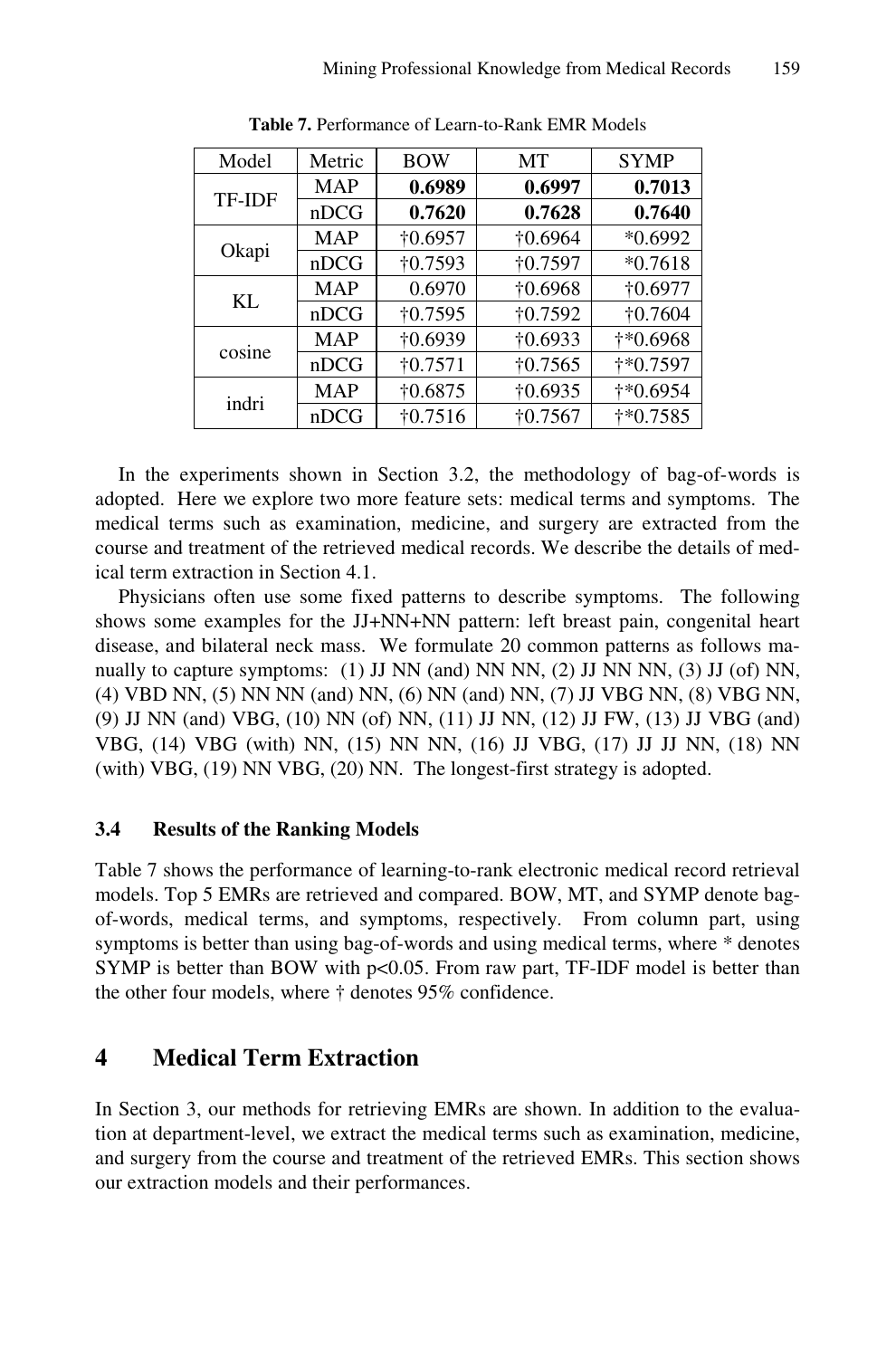#### **4.1 Extraction Models**

To extract the relevant medical terms form EMR, the technology of medical term recognition [15] is required. In this work, Ontology-based and pattern-based approaches are adopted. The ontology-based approach adopts the resources from the Unified Medical Language System (UMLS) maintained by National Library of Medicine. The UMLS covers a wide range of terms in medical domain, and relations between these medical terms. Among these resources, the Metathesaurus organizes medical terms into groups of concepts. Moreover, each concept is assigned at least one Semantic Type. Semantic Types provide categorization of concepts at a more general level, and therefore are well-suited to be incorporated. The pattern-based approach adopts patterns such as "**SURGERY** was performed on **DATE**" to extract medical terms [16-17]. The idea comes from the special written styles of medical records. A number of patterns frequently repeat in medical records. The following lists some examples for the pattern "**SURGERY** was performed on **DATE**": **paracentesis** was performed on **2010-01-08**, **repositioning** was performed on **2008/04/03**, **incision and drainage** was performed on **2010-01-15**, and **tracheostomy** was performed on **2010/1/11**.

We follow the pattern-based approach to extract frequent patterns from medical record dataset and apply them to recognize medical terms. The overall procedure is summarized as follows.

(a) Medical Entity Classification: Recognize medical named entities including surgeries, diseases, drugs, etc. by the ontology-based approach, transform them into the corresponding medical classes, and derive a new corpus.

(b) Frequent Pattern Extraction: Employ n-gram models in the new corpus to extract a set of frequent patterns.

(c) Linguistic Pattern Extraction: For each pattern, randomly sample sentences having this pattern, parse these sentences, and keep the pattern if there is at least one parsing sub-tree for it.

(d) Pattern Coverage Finding: Check coverage relations among higher order patterns and lower order patterns, and remove those lower patterns being covered.

#### **4.2 Results and Discussion**

We evaluate the performance of medical term extraction as follows. The input is a chief complaint and a brief history, and the output is top-1 course and treatment selected from the historical NTUH medical records. Recall that examination, medicine and surgery are three key types of medical entities specified in a course and treatment. We would like to know if the retrieved medical record adopts the similar course and treatment as the input query. Thus the evaluation unit is the three types of entities. We extract examinations, medicines and surgeries from the courses and treatments of an input query and the retrieved medical record, respectively, by medical term recognition. They are named as *GE*, *GM*, and *GS* for ground truth (i.e., the course and treatment of the input query), and *PE*, *PM*, and *PS* for the proposed treatment (i.e., the course and treatment of the returned medical record), respectively. The Jaccard's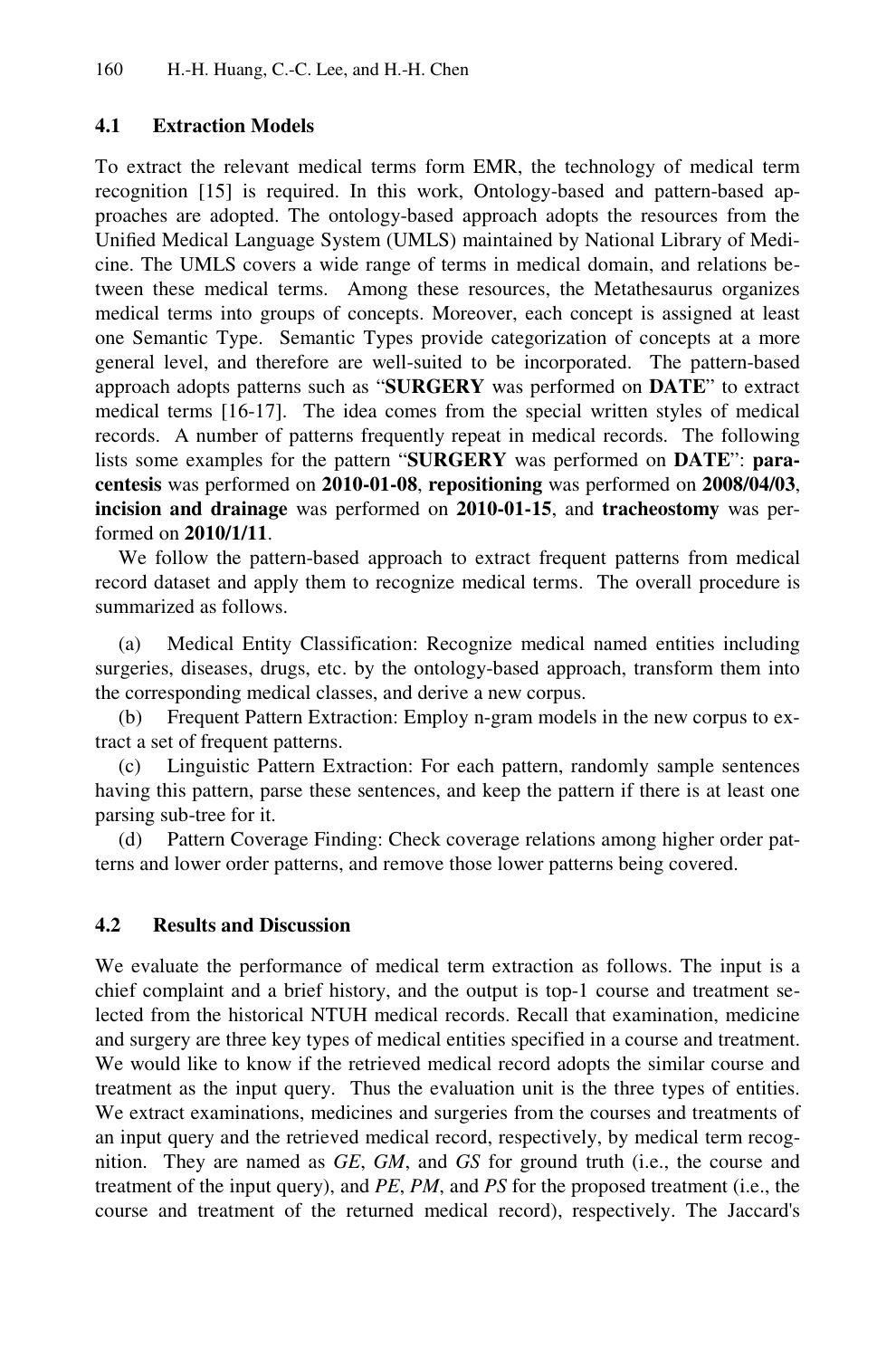coefficient between the ground truth and the proposed treatment is a metric indicating if the returned medical records are relevant and interesting to physicians. It is defined as: total number of common entities in the ground truth and the proposed answer divided by sum of the entities in the ground truth and the proposed answer for each query. The evaluation is done for each medical entity type. That is, Jaccard's coefficient for examination=|GE∩PE|/|GE∪PE|, Jaccard's coefficient for medicine=|GM∩PM|/|GM∪PM|, and Jaccard's coefficient for surgery=|GS∩PS|/|GS∪PS|. Note that the denominator will be zero, if both the ground truth and the proposed answer do not contain any medical entities of the designated type. In this case, we set Jaccard's coefficient to be 1. The average of the Jaccard's coefficients of all the input queries is considered as a metric to evaluate the performance of the retrieval model on the treatment level.

Table 8 lists the fine-grained relevance evaluation on the course and treatment level with Jaccard's coefficient. Total 663 examinations, 2,165 medicines, and 1,483 surgeries are used in the treatments. Total 54,679, 64,607, and 88,647 medical records mention examinations, medicines, and surgeries in their treatments. We count the number of the same examinations (medicines or surgeries) appearing in both ground

| Strategy       | $Top-1$     | TF-IDF | Okapi  | KL     | cos    | indri  |
|----------------|-------------|--------|--------|--------|--------|--------|
|                | examination | 0.3332 | 0.3448 | 0.4351 | 0.3362 | 0.4501 |
| S1             | medicine    | 0.2501 | 0.2995 | 0.2222 | 0.2846 | 0.2035 |
|                | surgery     | 0.1115 | 0.1406 | 0.0847 | 0.1358 | 0.0776 |
|                | examination | 0.3109 | 0.3376 | 0.4017 | 0.3305 | 0.4202 |
| S <sub>2</sub> | medicine    | 0.2445 | 0.2980 | 0.2370 | 0.2865 | 0.2257 |
|                | surgery     | 0.1154 | 0.1397 | 0.0961 | 0.1393 | 0.0898 |
|                | examination | 0.3515 | 0.3499 | 0.4399 | 0.3437 | 0.4535 |
| S <sub>3</sub> | medicine    | 0.2589 | 0.3000 | 0.2245 | 0.2897 | 0.2055 |
|                | surgery     | 0.1131 | 0.1394 | 0.0844 | 0.1339 | 0.0764 |
|                | examination | 0.3289 | 0.3447 | 0.4076 | 0.3362 | 0.4259 |
| S <sub>4</sub> | medicine    | 0.2539 | 0.2988 | 0.2389 | 0.2905 | 0.2267 |
|                | surgery     | 0.1168 | 0.1406 | 0.0950 | 0.1376 | 0.0879 |
|                | examination | 0.3728 | 0.3816 | 0.3690 | 0.3814 | 0.3639 |
| S <sub>5</sub> | medicine    | 0.3166 | 0.3289 | 0.3112 | 0.3292 | 0.3042 |
|                | surgery     | 0.1851 | 0.1954 | 0.1821 | 0.1882 | 0.1758 |
|                | examination | 0.3727 | 0.3810 | 0.3679 | 0.3826 | 0.3636 |
| S <sub>6</sub> | medicine    | 0.3147 | 0.3278 | 0.3101 | 0.3291 | 0.3035 |
|                | surgery     | 0.1835 | 0.1936 | 0.1803 | 0.1875 | 0.1743 |
|                | examination | 0.3852 | 0.3852 | 0.3847 | 0.3890 | 0.3846 |
| Ranking        | medicine    | 0.3291 | 0.3301 | 0.3310 | 0.3348 | 0.3313 |
|                | surgery     | 0.2012 | 0.2007 | 0.2013 | 0.2005 | 0.1999 |

**Table 8.** Jaccard's Coefficients of Basic and Ranking Retrieval Models on the Course and Treatment Level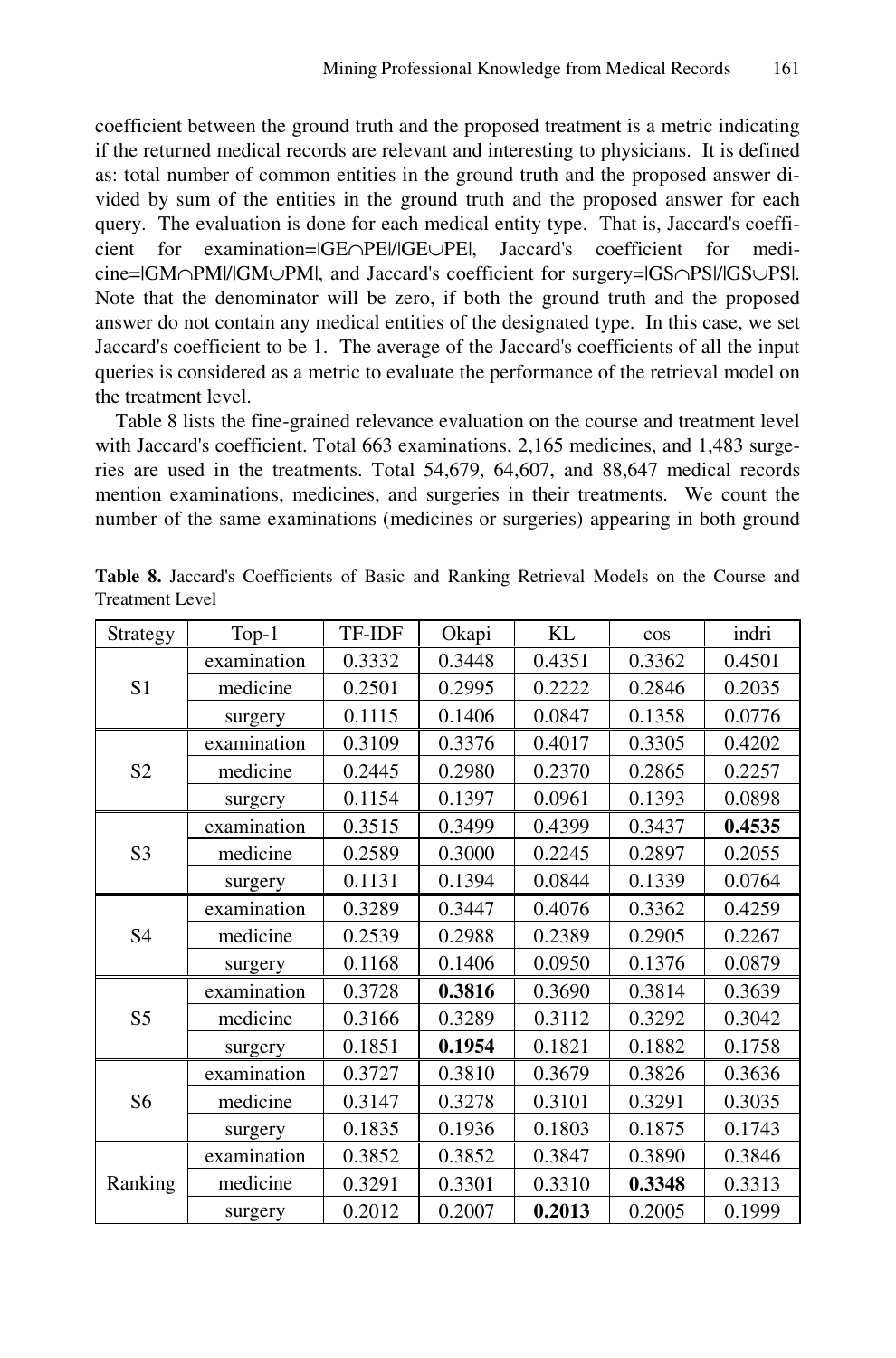truth and the treatment of the top-1 returned medical record. The number is normalized by total number of examinations (medicines or surgeries) in both treatments for each query. If both do not recommend any examinations (medicines or surgeries), the Jaccard's coefficient is regarded as 1. The five retrieval models and the seven strategies used in the above experiments are explored again in the fine-grained evaluation. S1 to S6 are based on the basic retrieval models describe in Section 3.2. Ranking is the learning-to-rank model with symptom features shown in Section 3.3. Overall, the performance of examination prediction is larger than that of medicine prediction, which is larger than that of surgery prediction in all models. Considering brief history (i.e., strategies S5 and S6) benefits medicine and surgery prediction. Excluding the learning to rank approach, the Okapi model with strategy S5 achieves the best performance on medicine and surgery prediction (i.e., 0.3289 and 0.1954), and Indri with strategy S3 achieves the best performance on examination prediction (i.e., 0.4535). In other words, the information from brief history induces noises in examination prediction. The Comparison between S5 and the Ranking shows that the learning to rank approach improves the performances on all the examination, medicine, and surgery predictions in all the five models.

### **5 Conclusion**

This paper aims at mining the professional knowledge from medical records. We compare different retrieval models under different strategies on department and course and treatment levels. In addition, ontology-based and pattern-based approaches are adopted to extract medical terms. Both coarse-grained and fine-grained relevance evaluations with various metrics are conducted.

Some linguistic phenomena in EMRs are identified. The medical records in medical languages of smaller entropy tend to have better retrieval performance. The departments related to generic parts of body such as Departments of Internal Medicine and Surgery may confuse the retrieval, in particular, for Departments of Oncology and Neurology.

In the experiments of basic retrieval models, five retrieval models and six index strategies are tested. The Okapi model achieves the best performance. Query accesses to the medical records in medical languages of smaller entropy tend to have better performance. The performance of departments related to generic parts of body such as Department of Oncology and Department of Neurology are worse than average performance. In the experiments of the learning to rank approach, we explore the ranking approach on five retrieval models and three index strategies. Under the learning to rank algorithm, the TF-IDF model with the symptoms strategy achieves the best performance. Applying learning to rank technique is significantly better than those models.

Our mining approach can be adopted in various applications. The medical record retrieval can be applied to create a search engine that delivers similar medical records for education and case study. The outpatient recommendation system is another application. For example, a patient can search for the appropriate outpatient department by